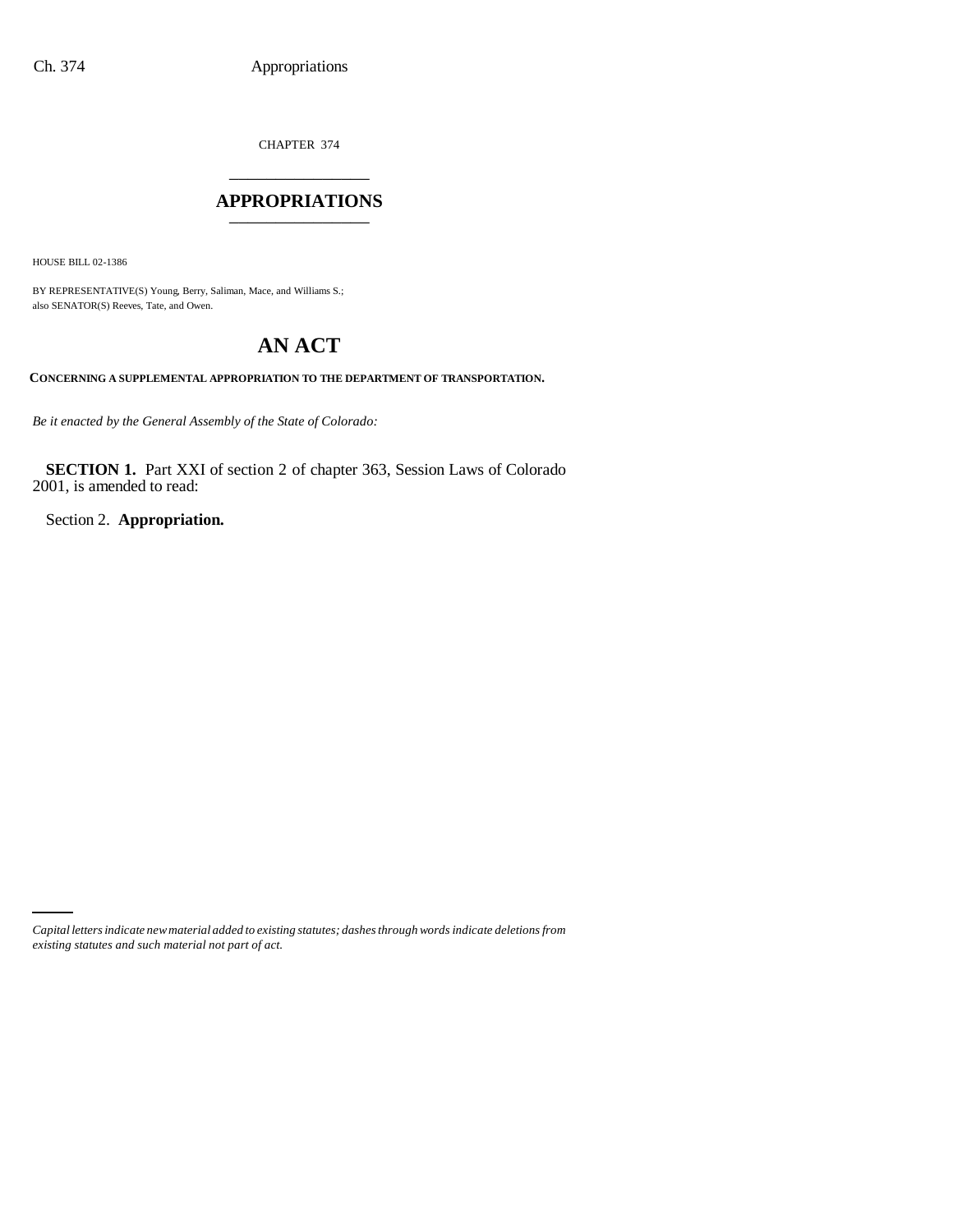|                                                                          |                                      |              | <b>APPROPRIATION FROM</b>     |                                                |                             |                                              |                                |
|--------------------------------------------------------------------------|--------------------------------------|--------------|-------------------------------|------------------------------------------------|-----------------------------|----------------------------------------------|--------------------------------|
|                                                                          | <b>ITEM &amp;</b><br><b>SUBTOTAL</b> | <b>TOTAL</b> | <b>GENERAL</b><br><b>FUND</b> | <b>GENERAL</b><br><b>FUND</b><br><b>EXEMPT</b> | <b>CASH</b><br><b>FUNDS</b> | <b>CASH</b><br><b>FUNDS</b><br><b>EXEMPT</b> | <b>FEDERAL</b><br><b>FUNDS</b> |
|                                                                          | \$                                   | \$           | \$                            | \$                                             | \$                          | \$                                           | \$                             |
|                                                                          |                                      |              |                               | PART XXI                                       |                             |                                              |                                |
|                                                                          |                                      |              |                               | <b>DEPARTMENT OF TRANSPORTATION</b>            |                             |                                              |                                |
| (1) OFFICE OF TRANSPORTATION SAFETY <sup>7</sup>                         |                                      |              |                               |                                                |                             |                                              |                                |
| <b>Persistent Drunk Driver</b>                                           |                                      |              |                               |                                                |                             |                                              |                                |
| Program                                                                  |                                      | 10,000       |                               |                                                | $10,000^a$                  |                                              |                                |
| <sup>a</sup> This amount shall be from the Persistent Drunk Driver Fund. |                                      |              |                               |                                                |                             |                                              |                                |
| (2) DIVISION OF AERONAUTICS                                              |                                      |              |                               |                                                |                             |                                              |                                |
| <b>Personal Services</b>                                                 | 432,349                              |              |                               |                                                | 299,827 <sup>a</sup>        |                                              | 132,522                        |
|                                                                          |                                      |              |                               |                                                | $(5.0$ FTE)                 |                                              | $(3.0$ FTE)                    |
| Health, Life, and Dental                                                 | 13,639                               |              |                               |                                                | $8,648^{\circ}$             |                                              | 4,991                          |
|                                                                          |                                      |              |                               |                                                |                             |                                              |                                |
| Short-term Disability                                                    | 221                                  |              |                               |                                                | 165 <sup>a</sup>            |                                              | 56                             |
| <b>Salary Survey</b>                                                     | 20,119                               |              |                               |                                                | 13,593 <sup>a</sup>         |                                              | 6,526                          |
| Anniversary Increases                                                    | 10,692                               |              |                               |                                                | $6,560$ <sup>a</sup>        |                                              | 4,132                          |
| Workers' Compensation                                                    | 640                                  |              |                               |                                                | 640 <sup>a</sup>            |                                              |                                |
|                                                                          | 609                                  |              |                               |                                                | 609 <sup>a</sup>            |                                              |                                |
| Legal Services for 70                                                    |                                      |              |                               |                                                |                             |                                              |                                |
| hours                                                                    | 4,090                                |              |                               |                                                | $4,090^{\rm a}$             |                                              |                                |
| Vehicle Lease Payments                                                   | 5,826                                |              |                               |                                                | $5,826$ <sup>a</sup>        |                                              |                                |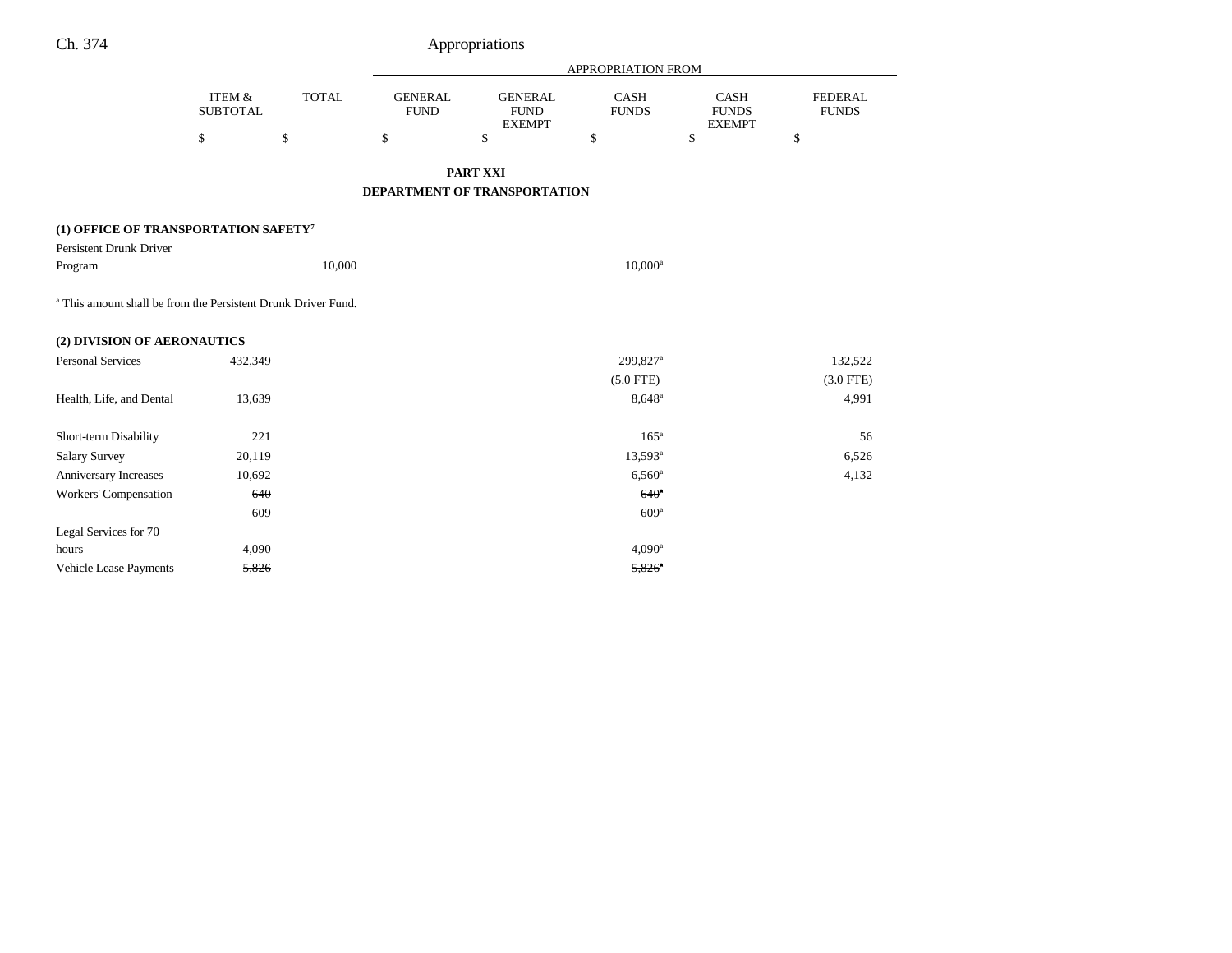|                                 | 4,308     |            | 4.308 <sup>a</sup>       |        |
|---------------------------------|-----------|------------|--------------------------|--------|
| <b>Leased Space</b>             | 23,690    |            | $23,690^{\circ}$         |        |
| <b>Operating Expenses</b>       | 69,303    |            | $69,303^{\rm a}$         |        |
| <b>Indirect Cost Assessment</b> | 24,892    |            | $24,892^{\circ}$         |        |
| Federal Grants and              |           |            |                          |        |
| Refunds                         | 71,773    |            |                          | 71,773 |
| Formula Refunds                 | 7,147,350 |            | $7,147,350$ <sup>a</sup> |        |
| Discretionary Grants            | 3,391,339 |            | $3,391,339$ <sup>a</sup> |        |
|                                 |           | 11,215,923 |                          |        |
|                                 |           | 11,214,374 |                          |        |

a These amounts shall be from the Aviation Fund.

| $(3)$ ADMINISTRATION <sup>247</sup> | 21,094,952 | 21.094.952 <sup>a</sup> |
|-------------------------------------|------------|-------------------------|
|                                     |            | $(219.7 \text{ FTE})^6$ |

<sup>a</sup> Of this amount, \$19,533,641 shall be from the State Highway Fund, and \$1,561,311(T) shall be funded internally by various cash funds exempt sources in the Department. Included in this total amount is \$384,469 for 6,580 hours of legal services.

<sup>b</sup> Of this number, 201.7 FTE are administrative FTE funded by the State Highway Fund, and 18.0 FTE are funded internally by various cash funds exempt sources in the Department.

| (4) CONSTRUCTION,                              |                        |                           |                          |             |
|------------------------------------------------|------------------------|---------------------------|--------------------------|-------------|
| <b>MAINTENANCE, AND OPERATIONS<sup>2</sup></b> | <del>957.255.303</del> | $40.332.900^{\mathrm{a}}$ | <del>627.191.850</del>   | 289,730,553 |
|                                                | 780.234.365            |                           | 450.170.912 <sup>b</sup> |             |
|                                                | $(3.069.5$ FTE)        |                           |                          |             |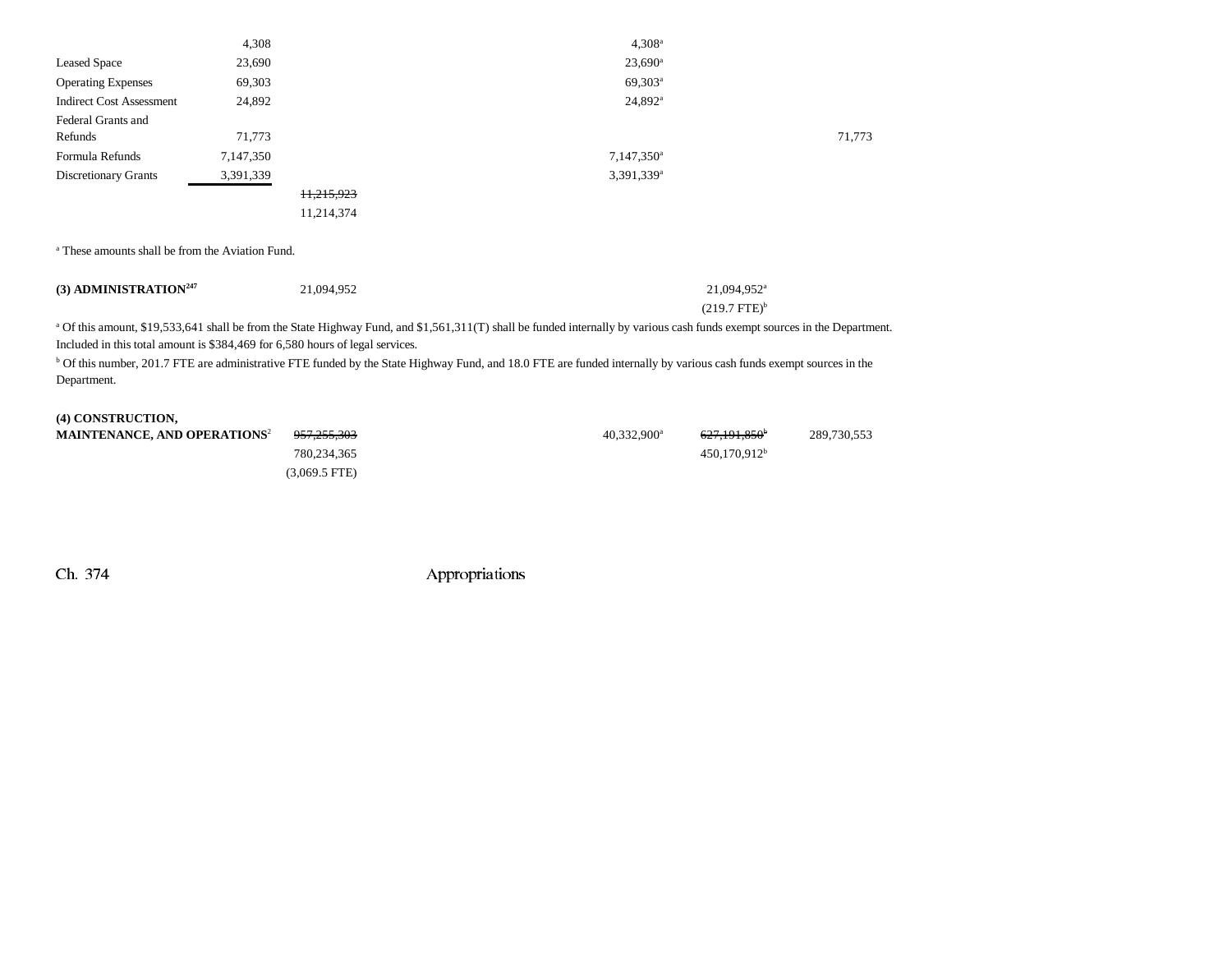Ch. 374 Appropriations

|                   |        | APPROPRIATION FROM |                |              |               |                |  |
|-------------------|--------|--------------------|----------------|--------------|---------------|----------------|--|
| <b>ITEM &amp;</b> | TOTAL. | <b>GENERAL</b>     | <b>GENERAL</b> | CASH         | CASH          | <b>FEDERAL</b> |  |
| SUBTOTAL          |        | <b>FUND</b>        | <b>FUND</b>    | <b>FUNDS</b> | <b>FUNDS</b>  | <b>FUNDS</b>   |  |
|                   |        |                    | <b>EXEMPT</b>  |              | <b>EXEMPT</b> |                |  |
|                   |        |                    |                |              |               |                |  |

<sup>a</sup> Of this amount, \$24,360,900 shall be from miscellaneous department revenues including permit fees and interest earnings, \$13,818,000(L) shall be from funds provided by local governments for highway maintenance and construction projects, \$1,611,000 shall be from the Law Enforcement Assistance Fund and \$543,000 shall be from the Motorcycle Operator Safety Training Fund.

<sup>b</sup> These funds are subject to appropriation by the State Transportation Commission pursuant to Sections 43-1-106 (8) (h) and 43-1-113 (14) (a), C.R.S. They are included here for informational purposes. The source of funds for this appropriation shall be State Highway Funds pursuant to Section 43-4-205 (5) (a), C.R.S., but also includes  $$212,200,000$  \$35,179,062 provided by the General Assembly pursuant to Section 39-26-123 (2) (a) (I) (A), C.R.S., and \$1,614,615(T) to be funded internally by various cash funds exempt sources in the Department. Included in this total amount is \$51,338 for leased space at 700 Kipling and \$573,607 for 9,817 hours of legal services.

#### **(5) TRANSPORTATION REVENUE**

| <b>ANTICIPATION NOTES</b> |  |
|---------------------------|--|
|                           |  |

 $326,300,000$   $326,300,000$ <sup>a</sup>

<sup>a</sup> This amount represents an estimate of the amount of Transportation Revenue Anticipation Notes (TRANS) to be issued, plus interest earned, pursuant to Section 43-4-705, C.R.S., and applied to the Strategic Transportation Project Investment Program during FY 2001-02. These TRANS shall be repaid from the Department's future federal and state match revenues over the next fifteen to twenty years. The amount is subject to appropriation by the State Transportation Commission pursuant to Section 43-4-706, C.R.S., and is included here for informational purposes only.

| <b>(6) GAMING</b>      |           |                                                  |  |
|------------------------|-----------|--------------------------------------------------|--|
| IMPACTS <sup>248</sup> | 8,893,000 | 8,893,000 <sup>a</sup>                           |  |
|                        | 4.978.000 | $215,682$ <sup>t</sup><br>4.762.318 <sup>a</sup> |  |

a This amount shall be from the Limited Gaming Fund pursuant to Section 12-47.1-701 (1) (c) (I), C.R.S.

b THIS AMOUNT SHALL BE FROM CASH FUNDS EXEMPT RECEIVED FROM THE SPECIAL REVENUE FUND (COFRS FUND #407) WITHIN THE DEPARTMENT OF PUBLIC SAFETY.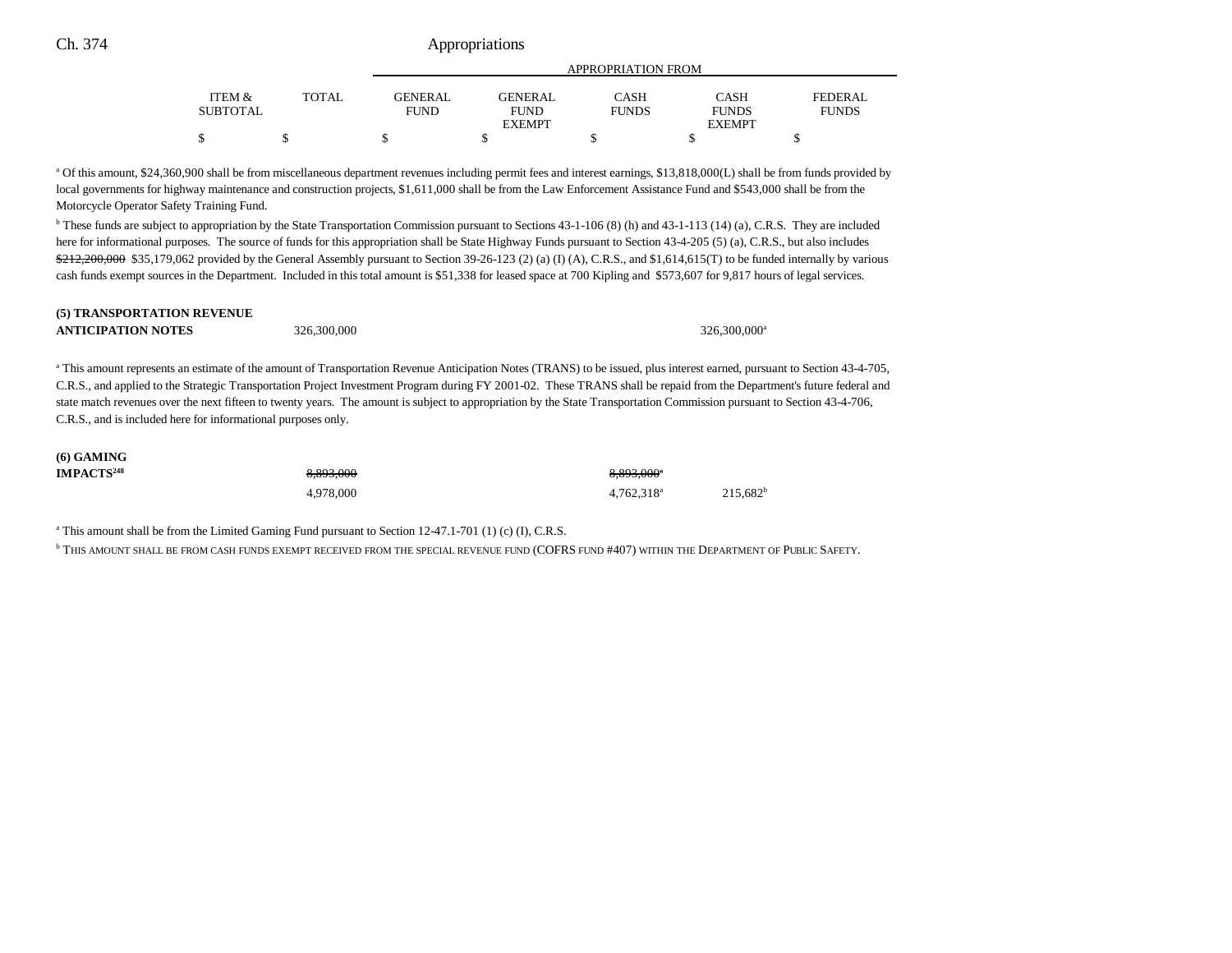| (7) COUNTY AND MUNICIPAL          |         |                      |
|-----------------------------------|---------|----------------------|
| <b>BRIDGE FUNDS<sup>249</sup></b> | 775,080 | 775.080 <sup>a</sup> |

<sup>a</sup> This amount shall be from interest earnings on the special account for highway bridges created pursuant to Section 43-4-205 (7) (a), C.R.S.

### **TOTALS PART XXI(TRANSPORTATION)4,**

| (I KANSPOK LA HON) " |                            |                            |                            |               |
|----------------------|----------------------------|----------------------------|----------------------------|---------------|
|                      | <del>\$1,325,544,258</del> | \$61,006,903 <sup>*</sup>  | <del>\$974,586,802</del> * | \$289,950,553 |
|                      | \$1,144,606,771            | $$56.874.672$ <sup>a</sup> | \$797.781.546 <sup>a</sup> |               |

a Of these amounts, \$3,175,926 contains a (T) notation, and \$13,818,000 contains an (L) notation.

**FOOTNOTES** -- The following statements are referenced to the numbered footnotes throughout section 2.

- 2 Department of Agriculture, Agricultural Services Division; Department of Higher Education, Governing Boards and Local District Junior Colleges, State Board of Agriculture; Department of Natural Resources, State Board of Land Commissioners, State Trust Land Evaluations; Parks and Outdoor Recreation; and Division of Wildlife; and Department of Transportation, Construction, Maintenance, and Operations – Pursuant to Executive Order D00699 issued July 19, 1999, and requirements of Sections 35-5.5-104, 35-5.5-110, and 35-5.5-112, C.R.S., the State Weed Coordinator is requested to collaborate with the Departments of Agriculture, Higher Education, Natural Resources, and Transportation and prepare a report to be submitted to the Joint Budget Committee on or before September 1, 2001. This report should identify, by Division within each respective department, total FY 2000-01 actual expenditures by fund source, and FY 2001-02 total appropriations by fund source, for each weed management and control project in order to provide a centralized accounting of the total annual funds expended toward these efforts.
- 4 (Governor lined through this provision. See L. 2001, p. 2345.)
- 5 All Departments, Totals -- The General Assembly requests that copies of all reports requested in other footnotes contained in this act be delivered to the Joint Budget Committee and the majority and minority leadership in each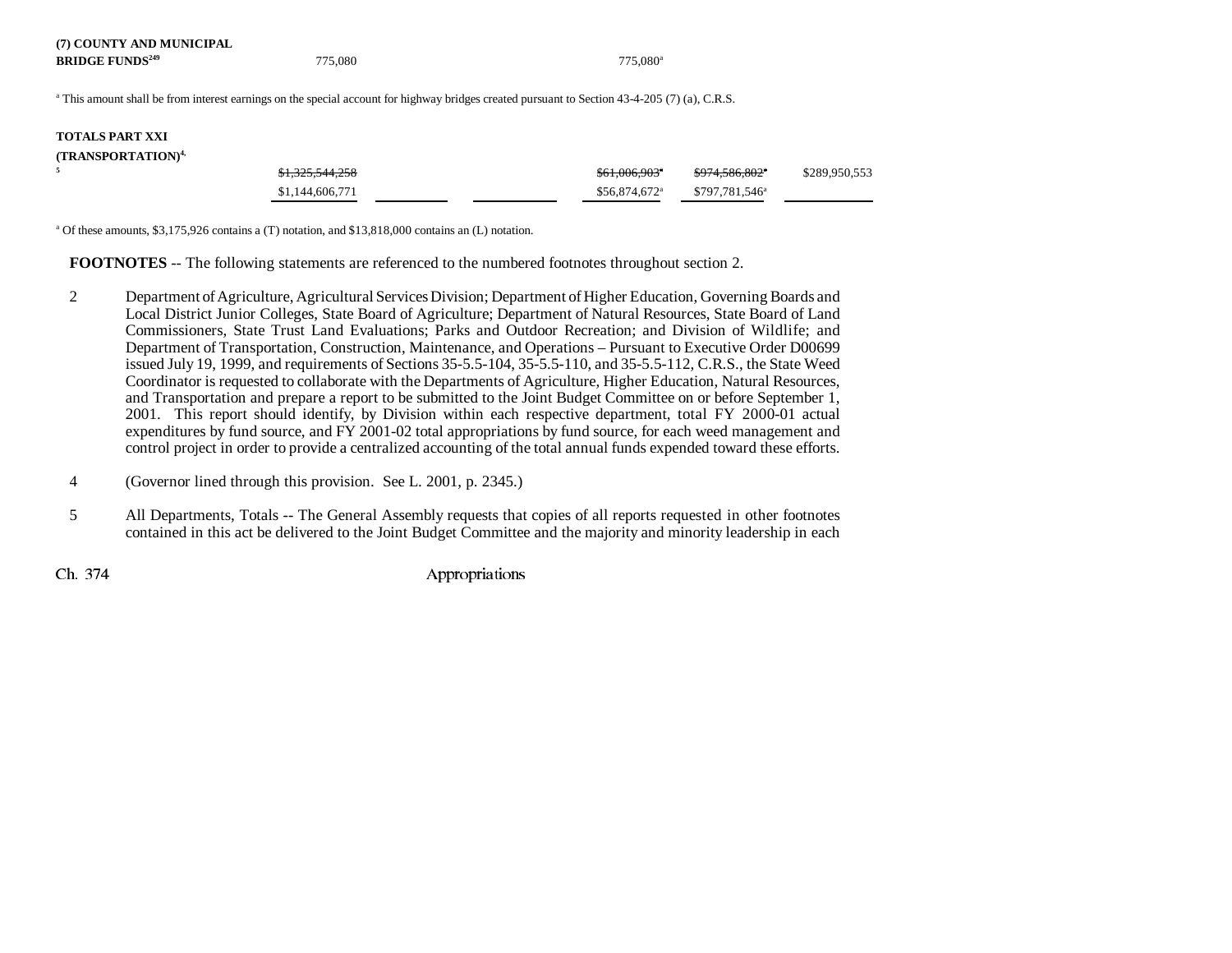### Ch. 374 Appropriations

|                 |       |                | APPROPRIATION FROM |              |               |              |  |
|-----------------|-------|----------------|--------------------|--------------|---------------|--------------|--|
| ITEM &          | TOTAL | <b>GENERAL</b> | <b>GENERAL</b>     | CASH         | CASH          | FEDERAL      |  |
| <b>SUBTOTAL</b> |       | <b>FUND</b>    | <b>FUND</b>        | <b>FUNDS</b> | <b>FUNDS</b>  | <b>FUNDS</b> |  |
|                 |       |                | <b>EXEMPT</b>      |              | <b>EXEMPT</b> |              |  |
|                 |       |                |                    |              |               |              |  |

house of the General Assembly. Each principal department of the state shall produce its rules in an electronic format that is suitable for public access through electronic means. Such rules in such format shall be submitted to the Office of Legislative Legal Services for publishing on the Internet. It is the intent of the General Assembly that this be done within existing resources.

- 7 (Governor lined through this provision. See L. 2001, p. 2345.)
- 247 Department of Transportation, Administration -- The Department is requested to complete state budget forms for Administration personal services that provide information for each office or section within the Administration line item. This information should be sufficiently detailed to allow calculation for Option 8 purposes. PERA and Medicare should also be provided by the individual section or office. Additionally, the Department should include subtotals for salary and FTE for each of the offices within the Administration line item information currently supplied.
- 248 Department of Transportation, Gaming Impacts -- It is the intent of the General Assembly that these funds shall remain available until completion of the project or the close of FY 2003-04, whichever comes first. At project completion or the end of the three-year period, unexpended and unencumbered balances shall revert to the Limited Gaming Fund from which they were appropriated. IT IS THE INTENT OF THE GENERAL ASSEMBLY THAT THE REDUCTION FOR GAMING IMPACTS OF \$4,130,682 BE RESTORED IN THE FY 2002-03 LONG BILL.
- 249 Department of Transportation, County and Municipal Bridge Funds -- It is the intent of the General Assembly that funds for this program be spent as soon as practicable. The Department is requested to provide a report to the Joint Budget Committee by November 1 of each year regarding the status of bridge projects funded under this program. For each project, the report shall contain information on the amount of the project grant, the date the funds were granted, and the status of project completion.